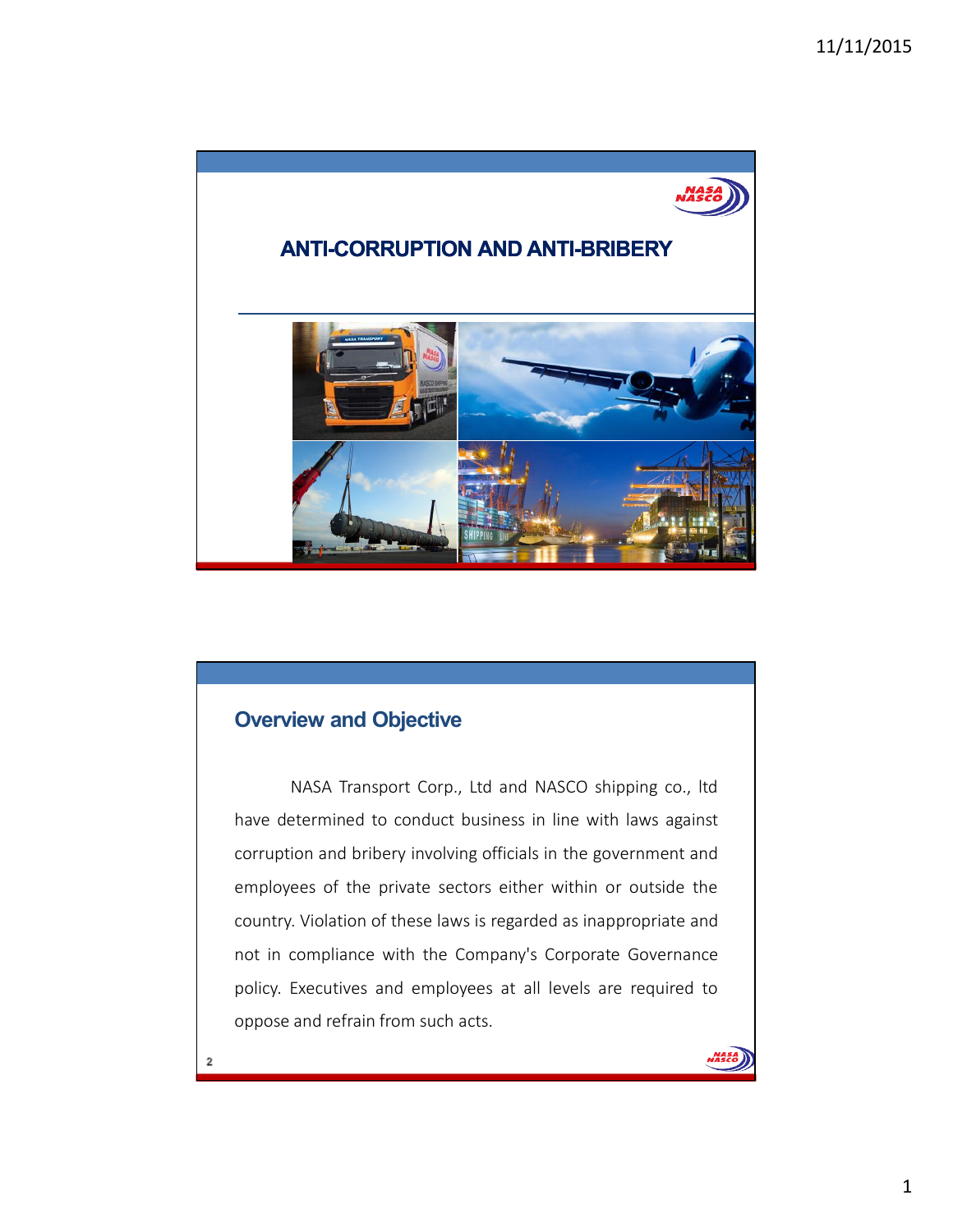### **Definition**

Corruption refers to conducting, or abstaining from conducting one's duties, or exerting one's power improperly in all forms, whether for the giving or taking of bribes, or offering or promising to offer a bribe. This also includes asking for or demanding assets or money as well as gifts, rights or other benefits that are opposed to morality and ethics as well as being opposed to laws, rules, regulations and policies. This covers any conduct which leads to the organization, employees or related parties to receiving benefits to which they are not entitled. This applies both domestically and overseas with government officials or individuals involved in the business of NASA Transport Corp., Ltd and NASCO shipping co., ltd



Related Parties refer to spouses, children, parents, siblings or close relatives of Directors, Executives and Staff Members at all levels of PTTGC and its subsidiaries.

### **ANTI-CORRUPTION GUIDANCE แนวปฏิบัติในการตอตานทุจริต และคอรรัปชั่น**

Personnel at all levels of NASA Transport Corp., Ltd and NASCO shipping co., ltd must perform their duties in compliance with practice as follows:

\* Abide by the Anti-Corruption and Anti-Bribery Policy and the Business Code of Conduct as well as the rules and regulations of PTTGC without involvement in any forms of corruption, either directly or indirectly.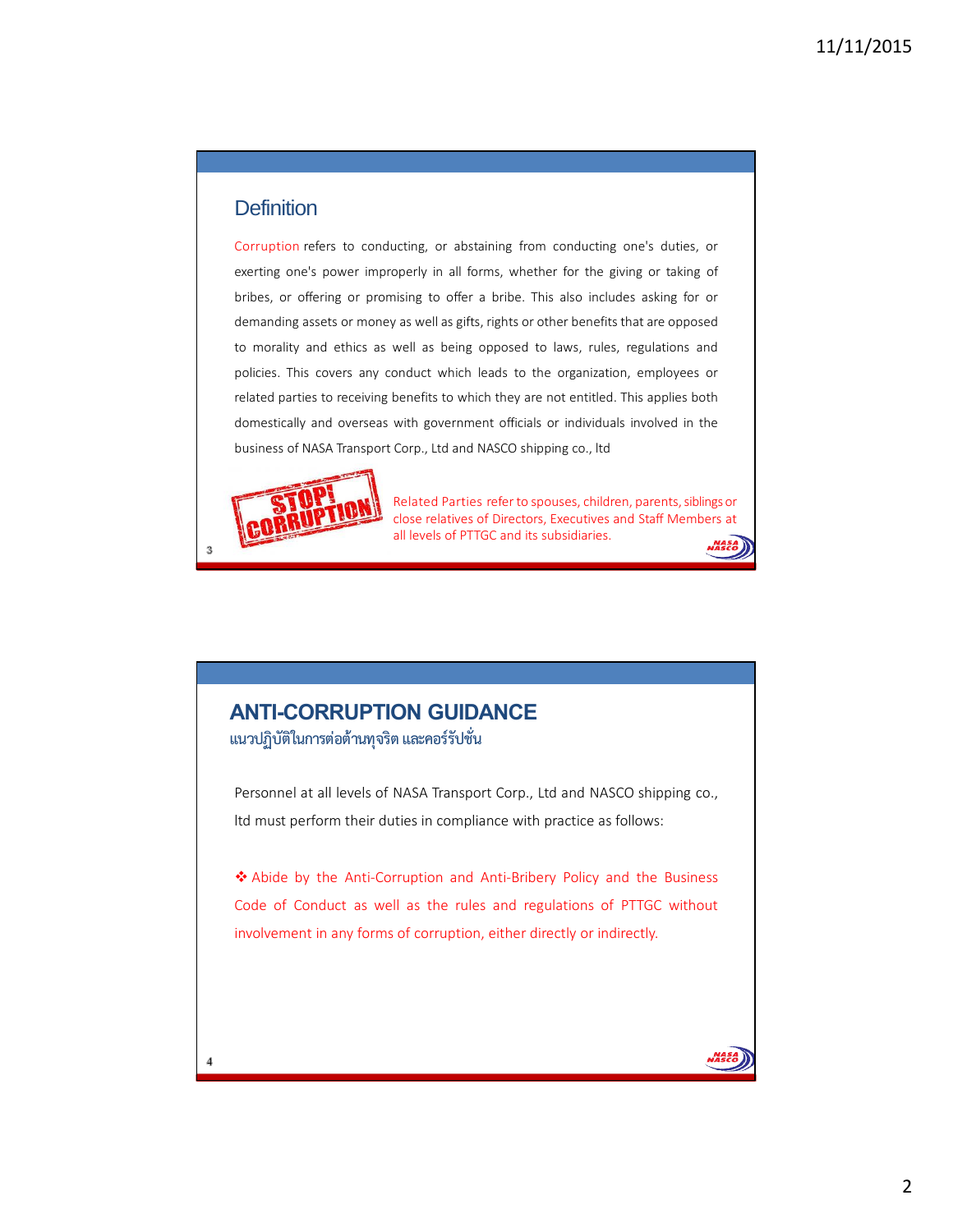## **ANTI-CORRUPTION GUIDANCE**

◆ Do not act in any way that indicates an intent of corruption including giving or taking bribes to and from stakeholders of NASA Transport Corp., Ltd and NASCO shipping co., ltd . This includes any act through the work function of personnel carried out under their responsibilities, either directly or indirectly in order to gain benefits to the organization, employees or related parties.

## **ANTI-CORRUPTION GUIDANCE**

 $\clubsuit$  Do not neglect or ignore any acts that are witnessed that could be within the scope of corruption involving NASA Transport Corp., Ltd and NASCO shipping co., ltd . It is the duty of all employees to report such a matter to their supervisors or responsible persons, and fully cooperate in any investigation that may follow

 $\bf 5$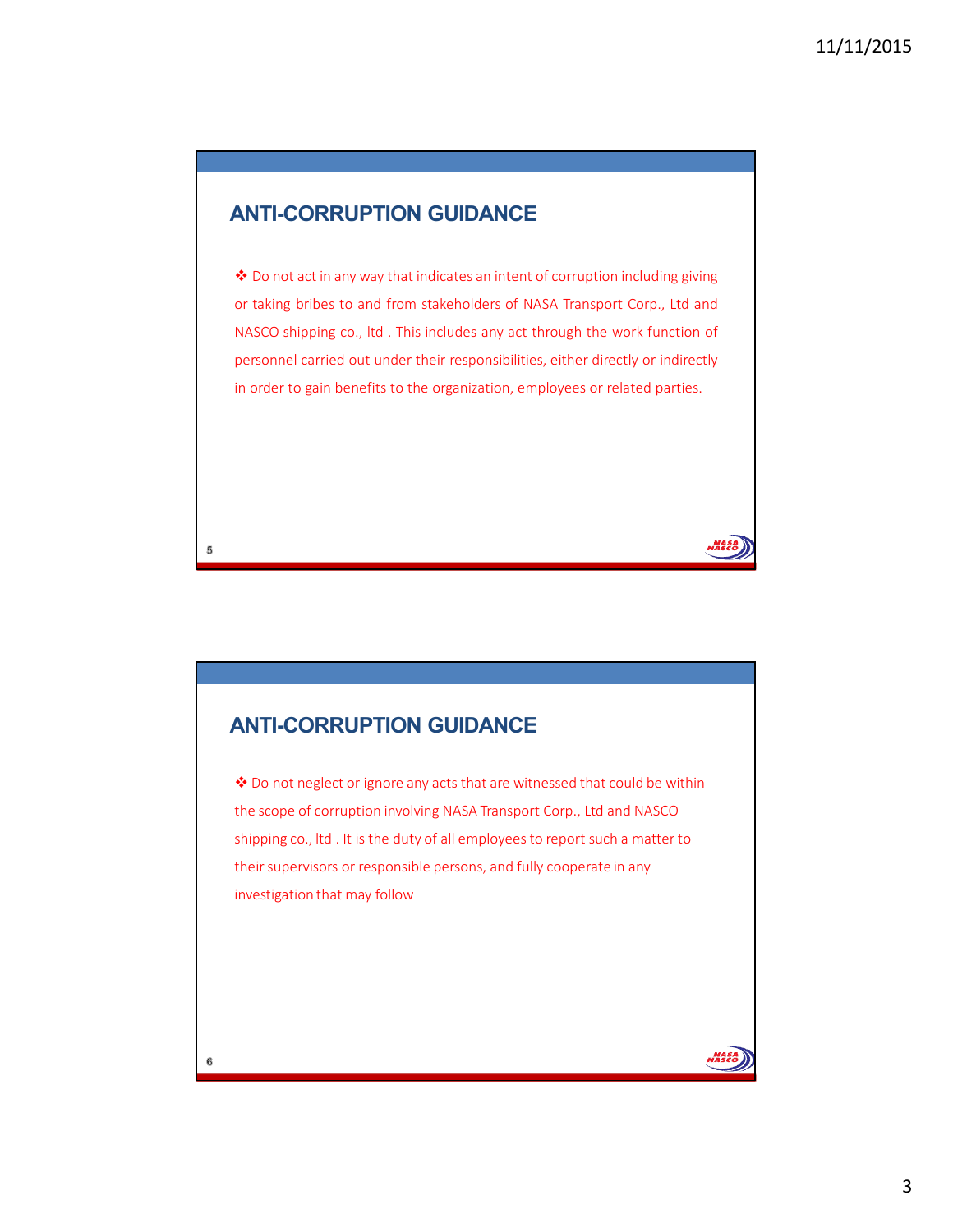### **ANTI-CORRUPTION GUIDANCE**

◆ For any operations that are prone to corruption, personnel at all levels of NASA Transport Corp., Ltd and NASCO shipping co., ltd are required to perform in the following instances with utmost caution:

The offering and accepting of gifts as well as any kind of entertainment or other related expense that needs to adhere to the good practice stipulated in the Corporate Governance and the Business Code of Conduct Handbook, and also that of the Anti-Corruption Guidance of NASA Transport Corp., Ltd and NASCO shipping co., ltd .

### **ANTI-CORRUPTION GUIDANCE**

The offering and accepting of gifts as well as any kind of entertainment or other related expense that needs to adhere to the good practice stipulated in the Corporate Governance and the Business Code of Conduct Handbook, and also that of the Anti-Corruption Guidance of NASA Transport Corp., Ltd and NASCO shipping co., ltd .

In regard to monetary donations for charitable purposes, such contributions must be made on behalf of NASA Transport Corp., Ltd and NASCO shipping co., ltd . to trustworthy and certified organizations, which aim to benefit society. The donation must be performed in a transparent and lawful manner through the specified procedures of the Company. In addition, it must also be traced and monitored to ensure that such donations will not be used as excuses for bribery.

7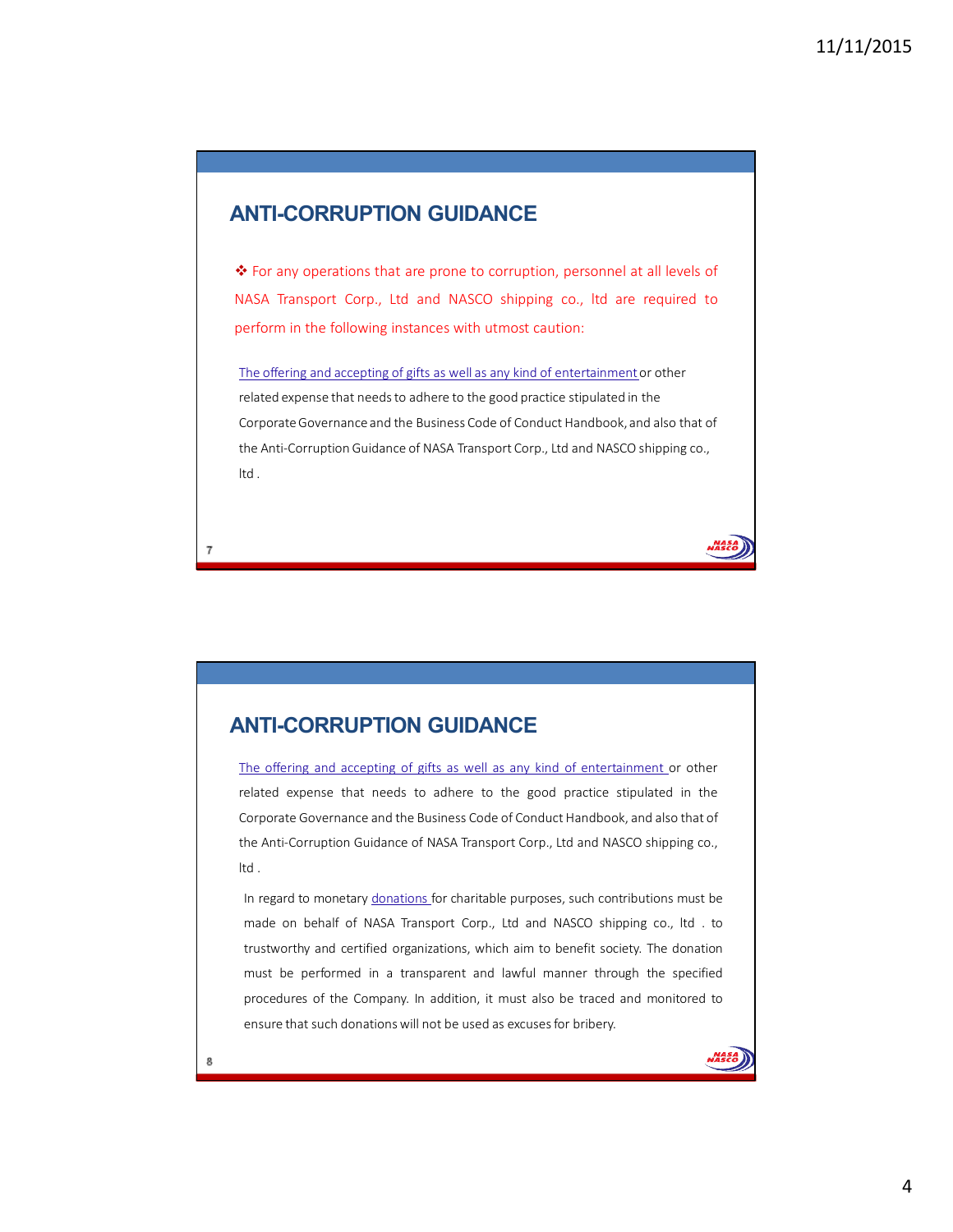## **ANTI-CORRUPTION GUIDANCE**

To offer support, either in the forms of money, items or assets, to any activity or project, the name of NASA Transport Corp., Ltd and NASCO shipping co., ltd must be specified. Such offering must be conducted with the purpose to promote the businesses as well as maintain the good image of the Company or its subsidiaries. Furthermore, this must be carried out in a transparent and lawful manner through the specified procedures of the Company.

Any operations in regard to business relations or procurement with both public and private sectors must be carried out in a transparent and honest manner in accordance with applicable laws. They include any contacts with officials in both public and private sectors including those involved in business operations of NASA Transport Corp., Ltd and NASCO shipping co., ltd both domestically and internationally. NASJ<br>NASCC

**ANTI-CORRUPTION GUIDANCE**

NASA Transport Corp., Ltd and NASCO shipping co., ltd has implemented a neutral political policy. Each member of staff has political rights and freedoms according to the law. However, they need to bear in mind that they are not to perform or carry out any political activities or exploit the resources of company in any political activities, which could cause company to lose its neutrality or sustain liability from such involvement or provision of political support.

9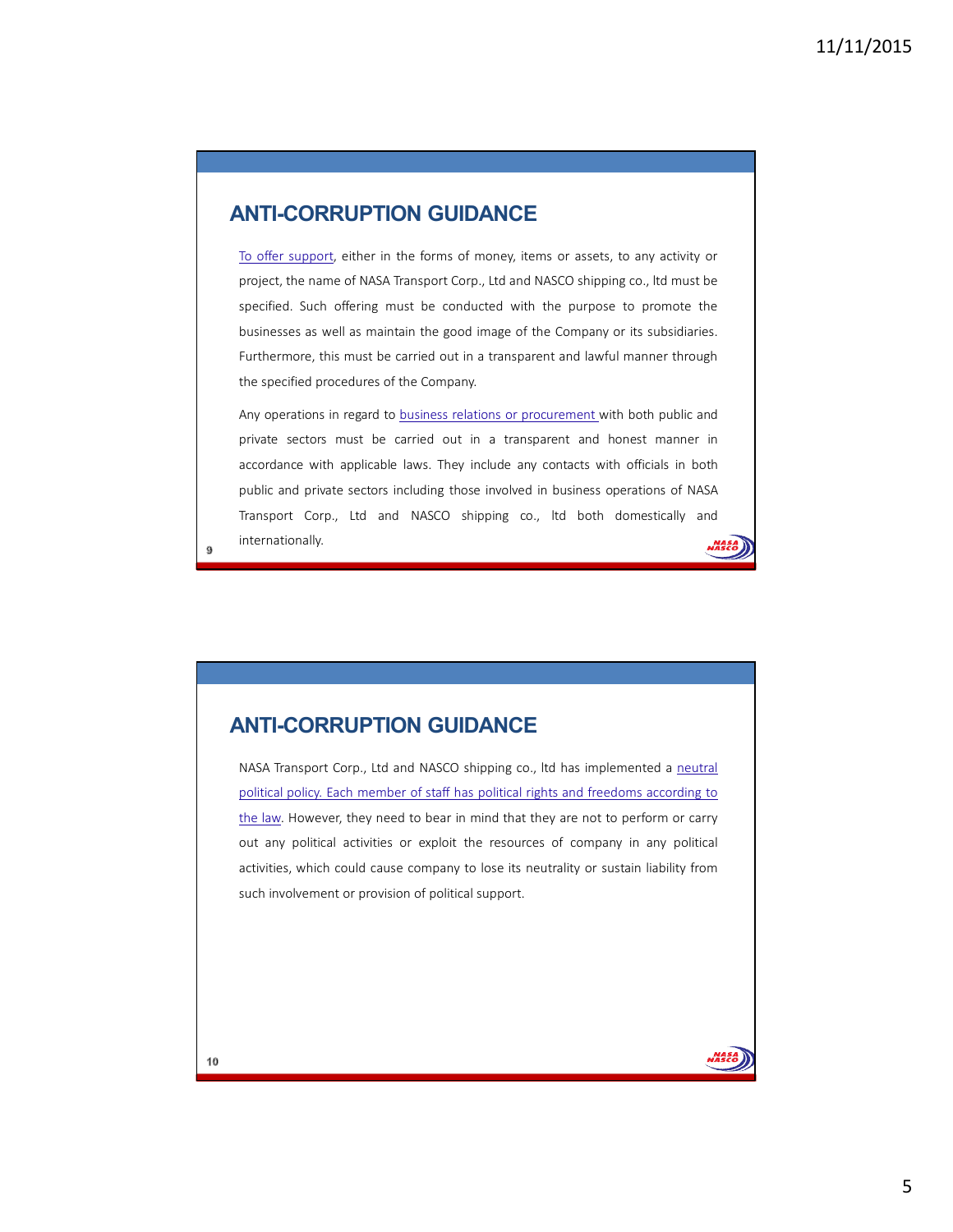### **ANTI-CORRUPTION GUIDANCE Measure**

NASA Transport Corp., Ltd and NASCO shipping co., ltd will support and encourage its personnel at all levels to realize the importance of countering corruption and raise their awareness in this respect. In addition, company has implemented effective internal controls to prevent all forms of corruption and bribery in every business unit.

The Anti-Corruption Guidance also covers Human Resources procedures, from the recruitment and selection process to the promotion, training, performance appraisal and compensation offered to Staff Members. Supervisors at all levels have a duty to communicate with their subordinates to make them understand and adopt these guidelines in all business activities under their responsibility. The supervisors are also to control and ensure their operational efficiency in compliance with these guidelines.



**ANTI-CORRUPTION GUIDANCE Measure**

NASA Transport Corp., Ltd and NASCO shipping co., ltd will ensure fairness and protection of its Staff Members including those who act as whistleblowers who report clues and evidence about corruption involving the Company and its subsidiaries. Additionally, Staff Members who refuse to cooperate will also be protected. Our protective measures have been provided to whistleblowers as well as those who give the full support to making a corruption report as stipulated in our Whistleblower Policy.

Offenders of corruption are considered those who violate employment regulations in regard to personnel management. These offenders will receive disciplinary punishment as well as legal punishment if such offences are also against the law.

Company will undergo constant reviews of these guidance and operation measures to ensure their compliance with changes in laws as well as changing situations of our business operations.

11